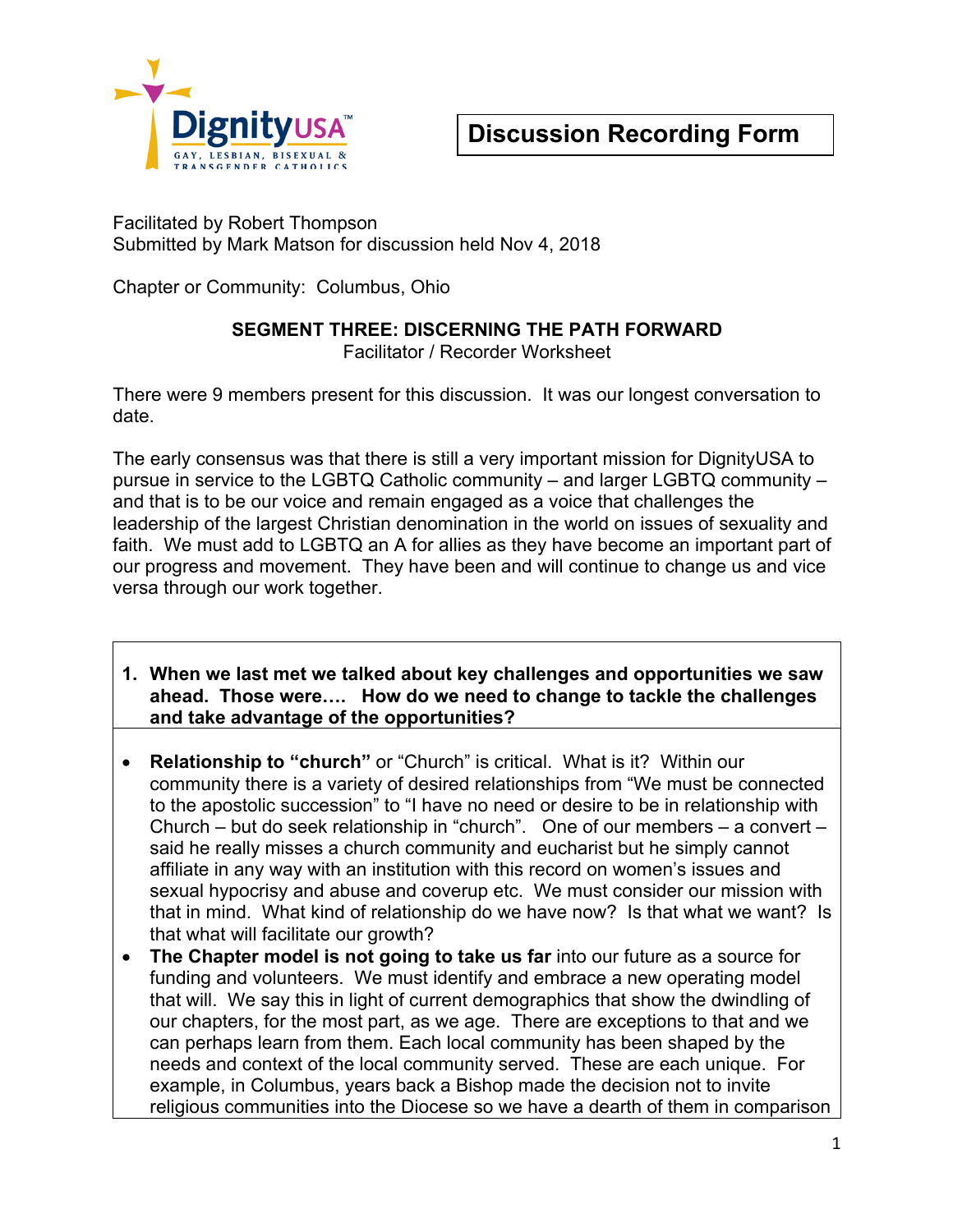

to Cleveland and Cincinnati. Columbus was never a Catholic city like the others. So we really struggled to find priests – which led to the practice of having lay men and women or a married priest preside. Point being – what works in one city may or may not work in another. The word "chapter" is an aging concept like the word "member". It doesn't generally resonate with Millenials. We discussed some alternatives. The HRC model was tossed around – where the national organization is poised as a "lobbyist" for change with local "steering committees". HRC works hard to align the work at the national level with work at the local level. This could work with the notion of Dignity being a voice and dynamic for change in the Church – more than a place of worship/sanctuary. We think that the need to mobilize and connect in personal locally should be met by those with that need. National should consider taking that off its plate as a to-do except to the degree it is believed to be critical to achieving the mission.

- The human **resistance to Change** will also be a challenge for us. We believe that USA may continue to encounter resistance from some local communities due to aging members who don't want to or don't know how to "let go" of what served them well. Humans tend not to change until the pain of current state exceeds the pain of change. With Dignity, we believe change will be motivated only when we align around a compelling purpose for the future. We no longer meet as a worshipping community. We meet in homes to socialize and stay connected. There is little energy for changing the Church anymore. Our stage in life has greatly lessened the need for institutional approval or sanction. Many have found places of worship outside the parish community – but not all. Point is that the things that fired our engines 15-20 years ago don't much anymore as our physical and emotional energy wanes. LGBTQ people are much more accepted in society today and the credibility of the Church authorities has been hugely undermined by the sexual predator crisis. We have to take an honest stock of where we are today and tune a mission and purpose that people want to invest in with their \$ and energy. We still do with our \$ and to some extent with our talent as well. We have contributed board members and staff members to the work of USA and still do.
- **Communications**. With a diversity of generations, we have a lot of different communication habits and formats – which USA already knows and has worked to adapt to. This will continue. Two of us noted that when we come home from work, facing email all day – the last things we want to do is get on e-mail at home. There is a mix of degree of use of social media. Those who do use it tend to do so to keep track of family members and friends. We see Dignity supports coming from a wide variety of landscapes – not primarily from Chapters. Therefore communication will be increasingly critical to our ability to mobilize, message and fund-raise. What is the cost of using multiple communication channels? What resources are required? One note of caution: A member said "everyone wants a piece of us! Information overload! I am fatigued and frustrated about what is happening in DC. Experience hopelessness."
- **Generations**: The Baby Boomer generation that built DUSA is not the future of DUSA, except in our wills. Our needs have been significantly met. We see Indy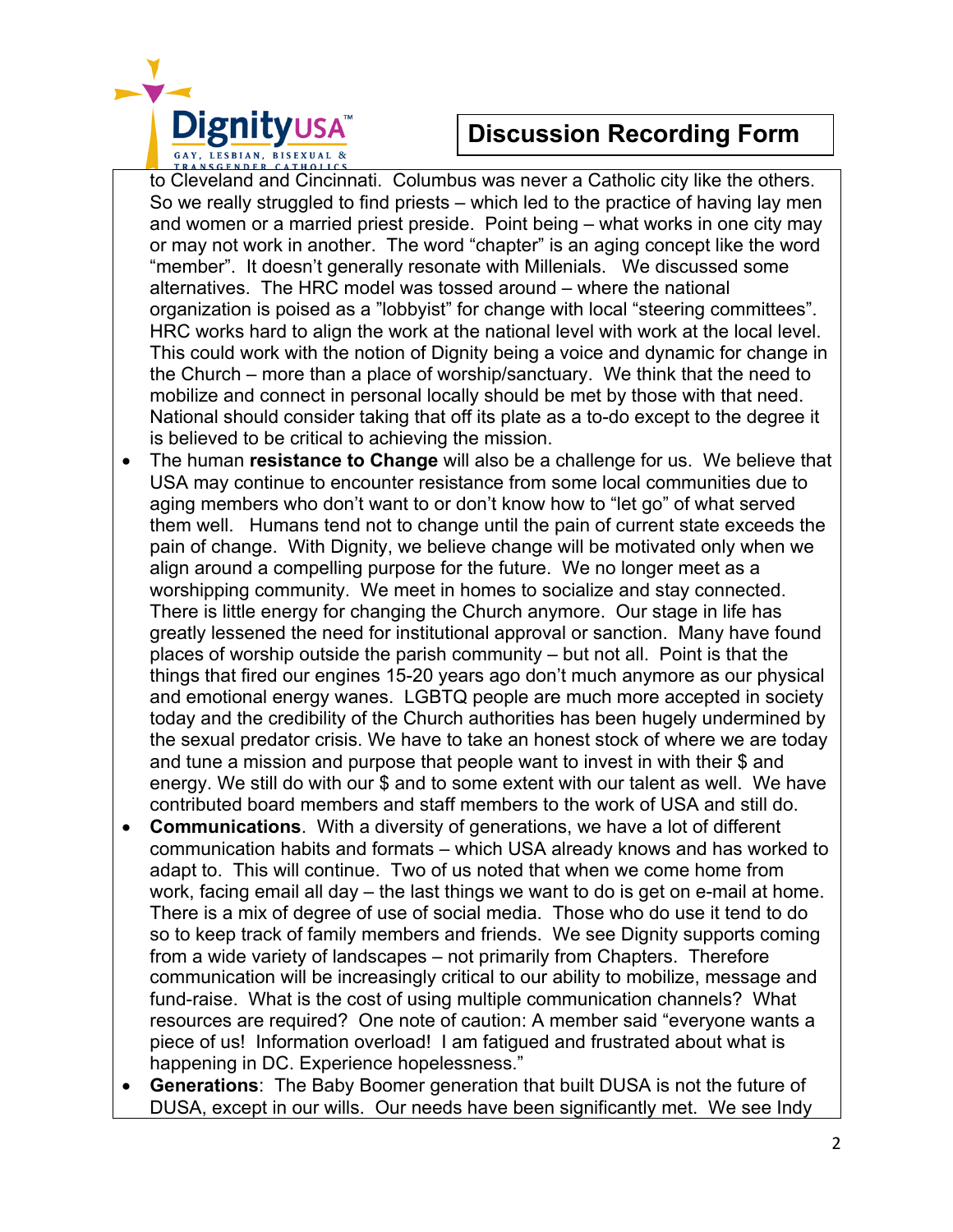

rallying around a crisis and is attracting younger people. Do we need a crisis to mobilize? We see new needs in younger generations. "We want to be married at Dignity". "We want to catechize our children at Dignity." Etc. While we have many married couples in the chapter. One has adult children. The rest of us do not. How likely are we to create a community that is responsive to the needs of younger generations? **We believe these generations need to lead the way**. It is time for us to follow. We support it but the next wave of Dignity's service is not our parade to lead. Millenials connect in different ways. We need to study and come to understand how millennials needs and values and perspective are different from boomers to help us understand how to more effectively understand the other and work well together – around a shared mission we all care about strongly.

• **Language**: Choice of words. LGBTQIA. Who are we including? Excluding? This is a generational issue. We must take the lead of future generations and women when it comes to language adjustments – in light of gender fluidity Increasingly you can't make assumptions based on what you see.

Some ideas to consider:

- Merge forces through increased collaboration and connection with allies in the work. Similar organizations are feeling similar forces of change. How can we reduce expenses and optimize resources and "magnify the voice" by working better together – even merging? Equally Blessed is a model. Kindred orgs: CTA, New Ways, Future Church, Fortunate Families, PFLAG. To merge perhaps we expand the mission – like creating a "welcoming and inclusive church" which includes allies, parents, families, progressives etc.
- Allies: strategy to continue to tap into accepting and welcome Catholics. But not just with our hand out. What do they care about and how can we support them in their spiritual quest?
- Could Dignity partner with a retreat house that would serve to regenerate our work?
- Designate an estate gift to fund specific initiatives/projects related to our evolution – like conducting a study of the needs of our allies?
- International collaboration appears to be a recent possibility worth serious consideration. How could this magnify our voice in an international organization? However – this is incredibly more complex to manage.
- Safe Space: Dignity got started creating safe spaces. There is still a need for that for many segments of our community. Safe spaces for women, transgender, etc. Its not that same issues as in the 70's and 80's where one could be jailed or murdered for being perceived as gay – and men bore the brunt of that discrimination. What are today's safety needs and how can we best provide "sanctuary" as society continues to evolve? There are many places yet in the country where LGBTQIA people don't feel safe. One of ours mentioned Texas as an example – or Alabama.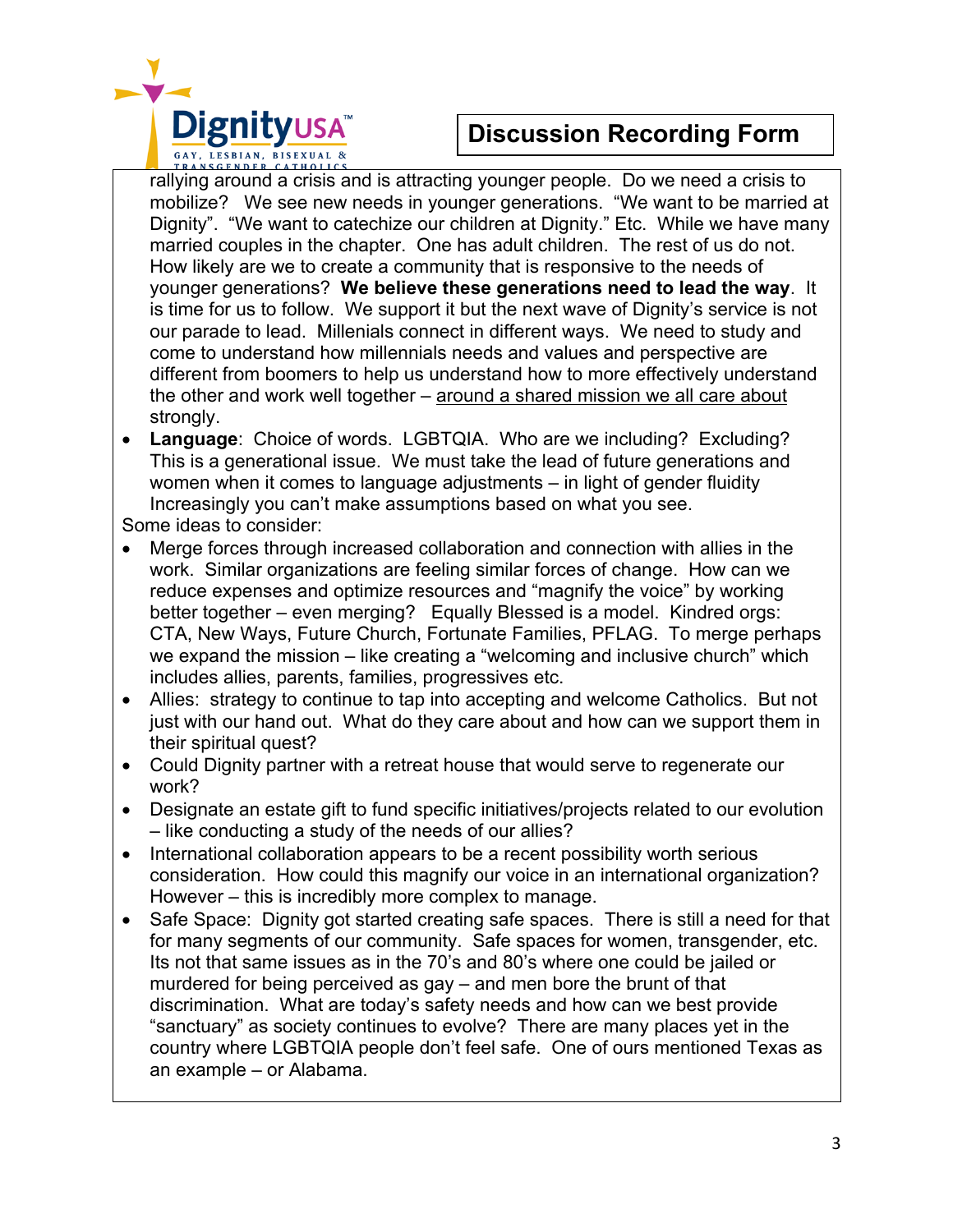

#### **2. What should the key priorities of DignityUSA be in the next few years? What's most important to us; what values from our rich history do we want to ensure are carried forward?**

- We need a Voice! advocacy for inclusion Being "church" without requiring me to sacrifice my own integrity.
- We need a NATIONAL voice, if not international.

Core values:

- **Eucharist** is a high value to all we believe.
- **Inclusion**: women had to push their way into our organization in earlier days. Trans people are now pushing their way in. SO: - when someone is pushing – we should pay attention – there is a new need. Be open to this movement of the Spirit. We have had a history of resistance – which is human. Perhaps we should cultivate inclusiveness as a core organizational value and tie that to an ever expanding tent? The "other" is where opportunity lies. One of our women noted that most women she knows don't know about Dignity and if they come they don't stay "because we don't see ourselves included in Dignity or in the larger Church." "Why would women want to be part of an organization that is seeking reunion or reconciliation with a mysogynistic institution?" This is not news to any of us – and frustrating to the men of our chapter. We have tried to welcome and attract women. It is an ongoing challenge. Has this changed in any way with younger generations? Are we bringing our assumptions to the table when they no longer really hold true?
- **Alliance with Social Justice in its arrays of forms**…
- **Learning and Flexibility:** Leadership should focus on the dynamics of change w intent to understand how to facilitate it so we manage it and not the other way around. One good book is Managing Transitions by William Bridges and Susan Bridges. Consider how change initiatives impact the potential for fund raising. How might a broader mission or alliances broaden our appeal to funders?
- **Spirituality of "letting go":** We can't grow without being willing to let go. Letting go is core to the spiritual path. How can we tap into that rich tradition to cultivate a willingness to change?

**Engaging authority:** LCWR has adopted a two point stance of engaging in dialogue with Church authority without sacrificing their integrity. Our need for integrity is why most of us went into exile in the first place.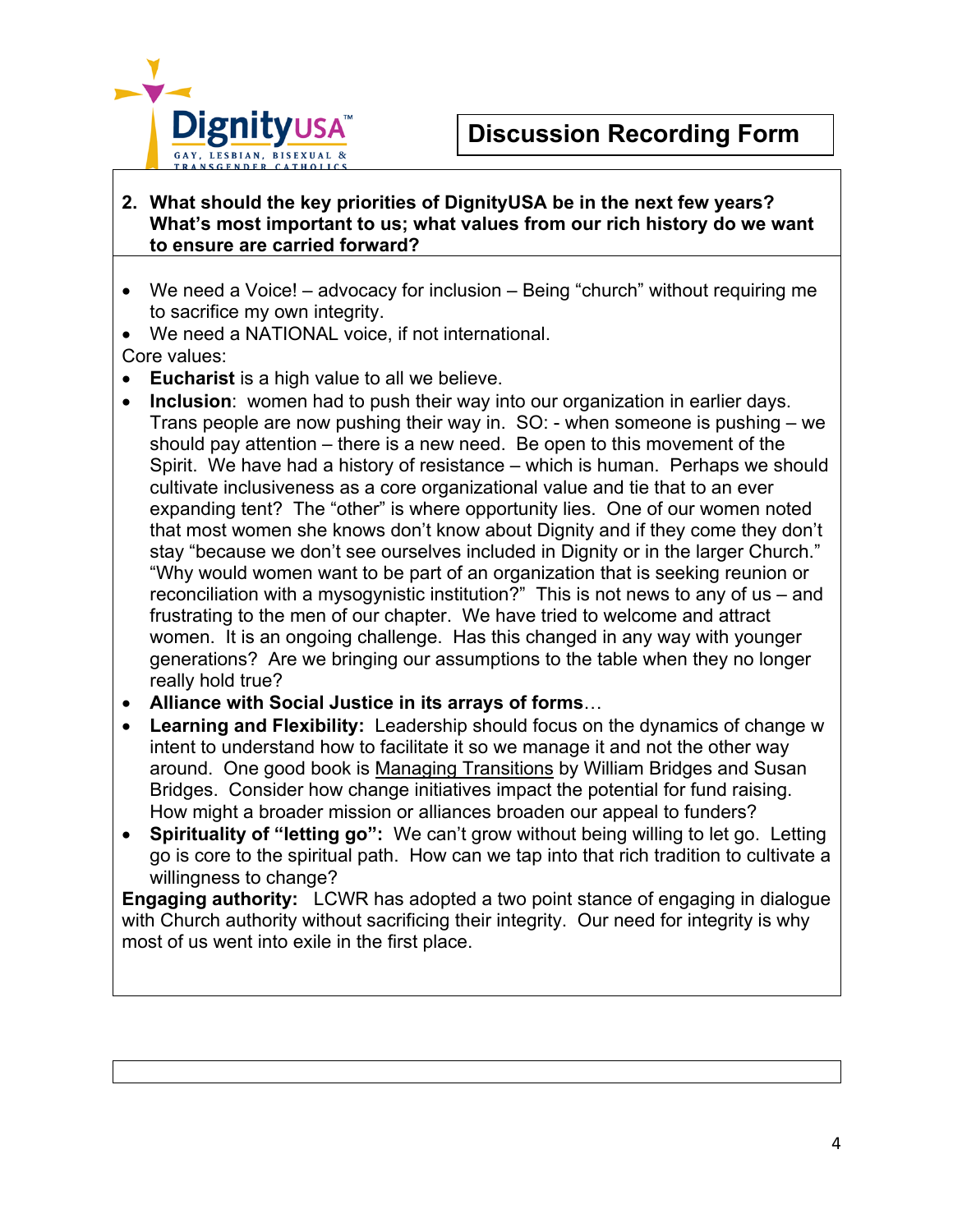

#### **3. What resources do we need to fuel our "engine" (passion and purpose) in the future? Why would people want to invest their life energy and financial resources in support of this desired future?**

Estates! Dignitiy sitting on a gold mine as boomers age. You know that. Continue to capitalize on it – perhaps by identifying a few broad initiatives that would inspire people to name Dignity in their will. Same thing applies to chapters that have significant assets to invest in a better future.

We have been in the desert. We have been building a road to the promised land. We are not there yet. There is a lot of injustice in the world. Not time to quit. Tie this into fundraising somehow. Most of us are now thinking about legacy. "I want to contribute to a legacy of a eucharistic faith community, rooted in the catholic tradition, that recognizes the goodness of each person."

Broaden the mission through mergers to broaden the appeal to foundations. Look at foundations that support social justice and care about the role religious values have in its pursuit. What do these potential sources of funding care about? What might it suggest in terms of our broadening the tent? Foundations don't fund staff – perhaps an endowment for future leadership needs?

Website: Build it into a resource center like HRC has – a public service that will attract information seekers that may not know much about us. Resources could be around supporting local organizing that our "stakeholders/members" care about. How would this resonate with younger generations? We could uniquely contribute to an LGBTQ theology. Are there other faith-based orgs that have done that? What can we learn from them? Collaborate? Has DUSA seen what HRC has published "Coming Home to Catholicism"?

**4. What is this community's guidance to the national leadership as they create a strategic plan for the next few years of DignityUSA's mission and work? Consider topics such as key commitments to mission, key goals, investments, financial resources, volunteer and leadership resources, talent recruitment and partnerships/outreach.**

EVERYTHING flows out of a **core PURPOSE** that will appeal to the needs of the future and a broader base of people who will be motivated to join the ranks and support the work. Look at Simon Sinek's You Tube on the importance of the "Why?" to every organization. Re-examine the statement of position and purpose. How well does it resonate with younger generations? We commend the board for its recent update of this seminal piece and know a diversity of ages in leadership worked on it. Keep it under review – it must always align with everything else we do. If it strikes at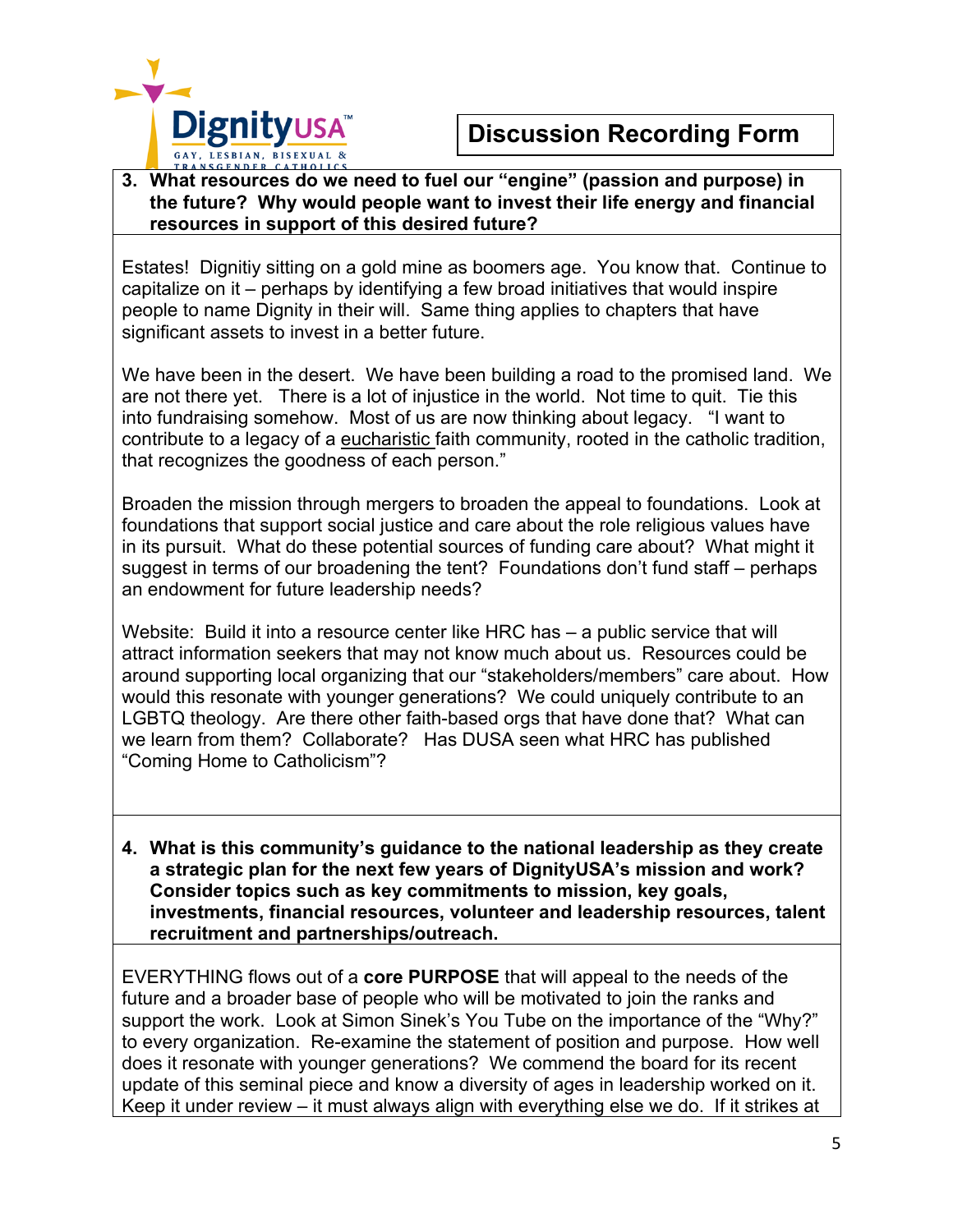

the heart of what many people care about – it should be referenced frequently. Every thing we invest time and money in should be constructed in reference to this purpose. How does it support it? It should help set priorities.

**Grow an endowment** – using estates? We will always be limited if we are living paycheck to paycheck.

**Continue to be a VOICE** for LGBTQA people!

**Pursue partnerships** to economize on operating costs, leverage resources better and broaden the tent. This will require compromise of both organizations considering mergers.

**Engagement:** Develop a strategy for how local communities can move a visitor to involvement, to contribution, to volunteering, to major donor. One person noted that a professional organization they belong to does this: Whenever a new person arrives, someone is designated to welcome them and meet briefly afterwards with them to field any questions or interests. Careful not to scare them off – but something brought them in the first place. What was it? If you understand that, it can inform a retention strategy.

Focus on **a communication strategy** using social media and website – or whatever is needed. Seek a foundation to fund it?

Continued **leadership development** And recruitment. Link the importance of this to a passionate core purpose.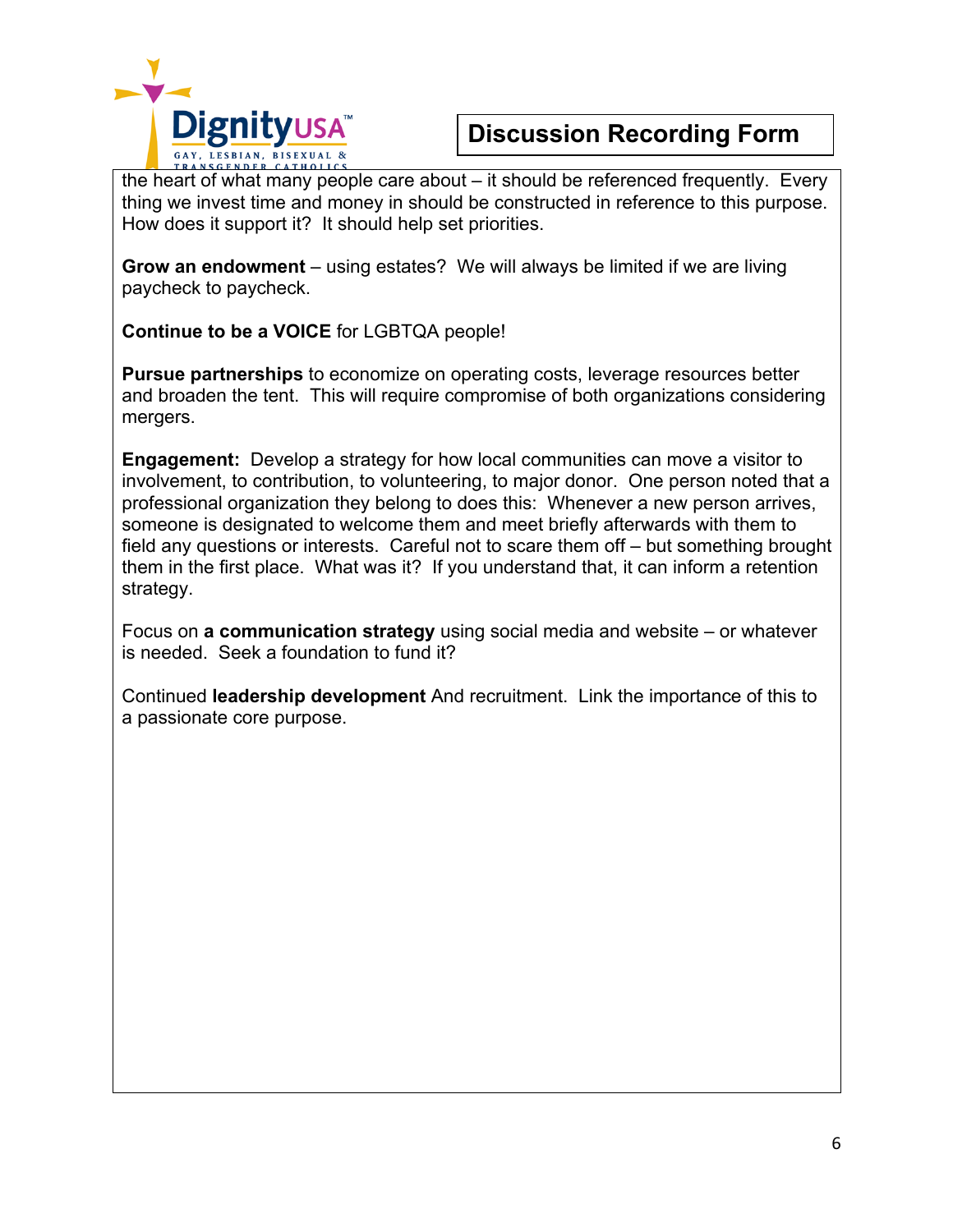

#### **SESSION FEDBACK FORM**

(To be completed following each Segment discussions)

1) Approximately what percentage of your community participated? \_\_\_\_ How productive was this conversation for your community? As a facilitator, what worked well and why?

2) What would you do differently next time? Consider both preparation, the actual conversation and follow-up.